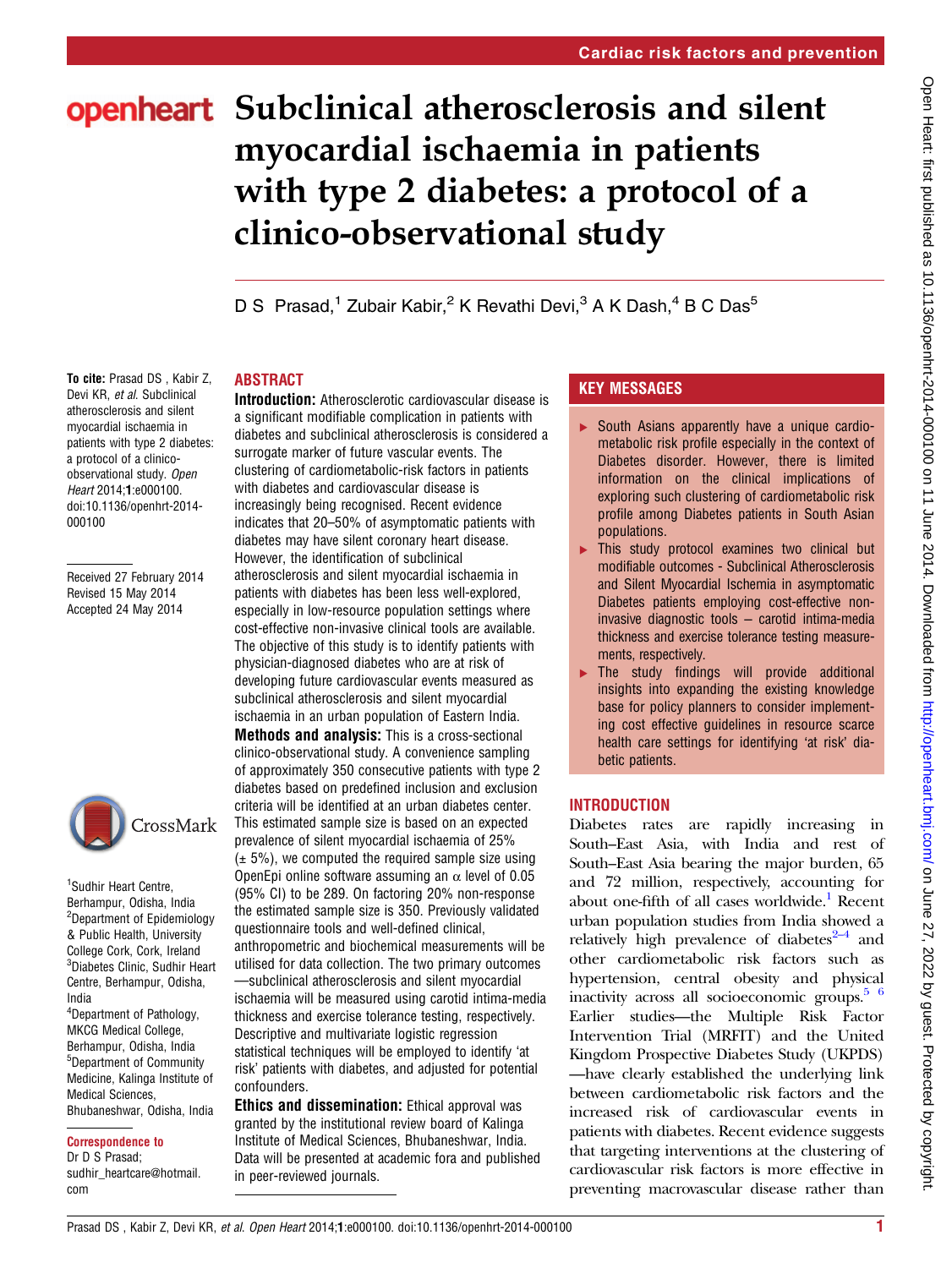treatment of hyperglycaemia alone.<sup>7</sup> Moreover, an increment in the prevalence of diabetes indirectly implicates an escalating coronary risk, particularly when diabetes and coronary heart disease (CHD) share common risk factors, $89$ thus confirming earlier evidence, $10^{-11}$  and also consistent with most recent evidence.<sup>12 13</sup> Therefore, it is important to identify cardiometabolic risk factors within patients with diabetes who may be potentially prone to future cardiovascular events.

Furthermore, patients with diabetes have 2–4-fold increased risk of macrovascular disease compared with patients without diabetes, with CHD and stroke being the most common causes of death in patients with diabetes. $^{14}$  $^{14}$  $^{14}$  CHD has been observed to affect two to three decades earlier in patients with diabetes as opposed to individuals without diabetes. Progression of coronary and peripheral vascular atherosclerosis is one of the most frequent and chronic complications of diabetes mellitus.<sup>[15](#page-4-0)</sup> Nevertheless, atherosclerotic cardiovascular disease (CVD) is a significant modifiable complication of altered glucose metabolism that also leads to considerable disease burden, increased health services use and premature morbidity and mortality.<sup>16</sup> <sup>17</sup> However, patients with diabetes are often asymptomatic with myocardial ischaemia which is commonly seen in a later stage when it becomes clinically manifest.<sup>[18](#page-4-0)</sup>

The recent evidence indicates that 20–50% of patients with asymptomatic diabetes have silent  $CHD<sup>19</sup>$  Once CHD is symptomatic in diabetes, morbidity and mortality are high and significantly worse than in patients without diabetes.<sup>[18](#page-4-0)</sup> Hence, the advancement made in detection and treatment of CHD allows reconsidering the noninvasive and cost-effective screening of subclinical atherosclerosis by quantitative measurements of carotid intimamedia thickness  $(CIMT)^{20}$ <sup>21</sup> and silent myocardial ischaemia by exercise stress testing<sup>[18 22](#page-4-0)</sup> for early cardiovascular risk analysis, thus facilitating an effective therapeutic intervention in patients with high-risk diabetes. Consequently, such early warning signs may potentially lead to a decline in CVD-related disability and death. Therefore, it is vital to detect subclinical atherosclerosis early to prevent future vascular events in patients with diabetes, considering that CVD and diabetes share common cardiometabolic risk factors. We aim to conduct a risk-assessment study in an urban population in Eastern India among patients with diabetes identified through clinical assessment over a period of 3 months, with the following two main study objectives:

- 1. To determine prevalence and to identify risk factors for silent myocardial ischaemia in patients with asymptomatic diabetes.
- 2. To assess if CIMT is a surrogate marker of future vascular events in patients with diabetes.

#### METHODS AND ANALYSIS

#### Study design

A cross-sectional clinico-observational study.

# Study setting

Berhampur Municipal Corporation, an important city of Odisha state one of the underdeveloped regions of Eastern India bordering an affluent state of Andhra Pradesh of Southern India. Therefore, the residents here are a diverse mix of socioeconomic class, language, faith and customs.

#### Study population

The study will be a clinic-based observational study on 350 consecutive patients with type 2 diabetes (Diabetes) attending the diabetic clinic at Sudhir Heart Centre, Berhampur, India, over a period of 3 months.

### Inclusion/exclusion criteria

Inclusion criteria:

- A. Patients with diabetes (based on WHO criteria).
- B. Patients with diabetes on treatment (oral antidiabetic agents or insulins).
- C. Normal resting ECG.

Exclusion criteria:

- A. Patients with diabetes and cerebrovascular events.
- B. Patients with diabetes and cardiovascular events such as CHD and congestive cardiac failure.
- C. Patients with diabetes and chronic kidney disease.

#### Primary outcome measures

Silent myocardial ischaemia (based on exercise tolerance testing) and subclinical atherosclerosis (identified through carotid ultrasound based quantitative intimamedia measurements of the carotid artery).

#### Estimated sample size

Current estimates of silent myocardial ischaemia in patients with diabetes among South Asian populations are less well-documented. Based on literature review,<sup>[23](#page-4-0)</sup> we assumed a prevalence of silent myocardial ischaemia among patients with diabetes to be 25%. Based on this prevalence  $(\pm 5\%)$ , we computed the required sample size using OpenEpi online software assuming an α level of 0.05 (95% CI) to be 289. On factoring 20% nonresponse the estimated sample size is  $350.<sup>24</sup>$  $350.<sup>24</sup>$  $350.<sup>24</sup>$  The present study will be a sequel to our previous community-based study for knowing the prevalence of diabetes and impaired glucose tolerance (IGT) in the same locale. $2^{5}$ We will take adequate care to ensure good response rate by explaining the recruited participants about the importance of study to self and also to the community at large.

#### Data collection

Previously validated questionnaire tool that was applied to earlier studies will be used.<sup>[5](#page-4-0)</sup> In short, we will employ the WHO stepwise approach for data collection. $25$ Demographic, socioeconomic and self-reported behavioural information (smoking, alcohol, physical activity and diet), objective measures of anthropometry (height, weight, waist and hip circumferences), biochemical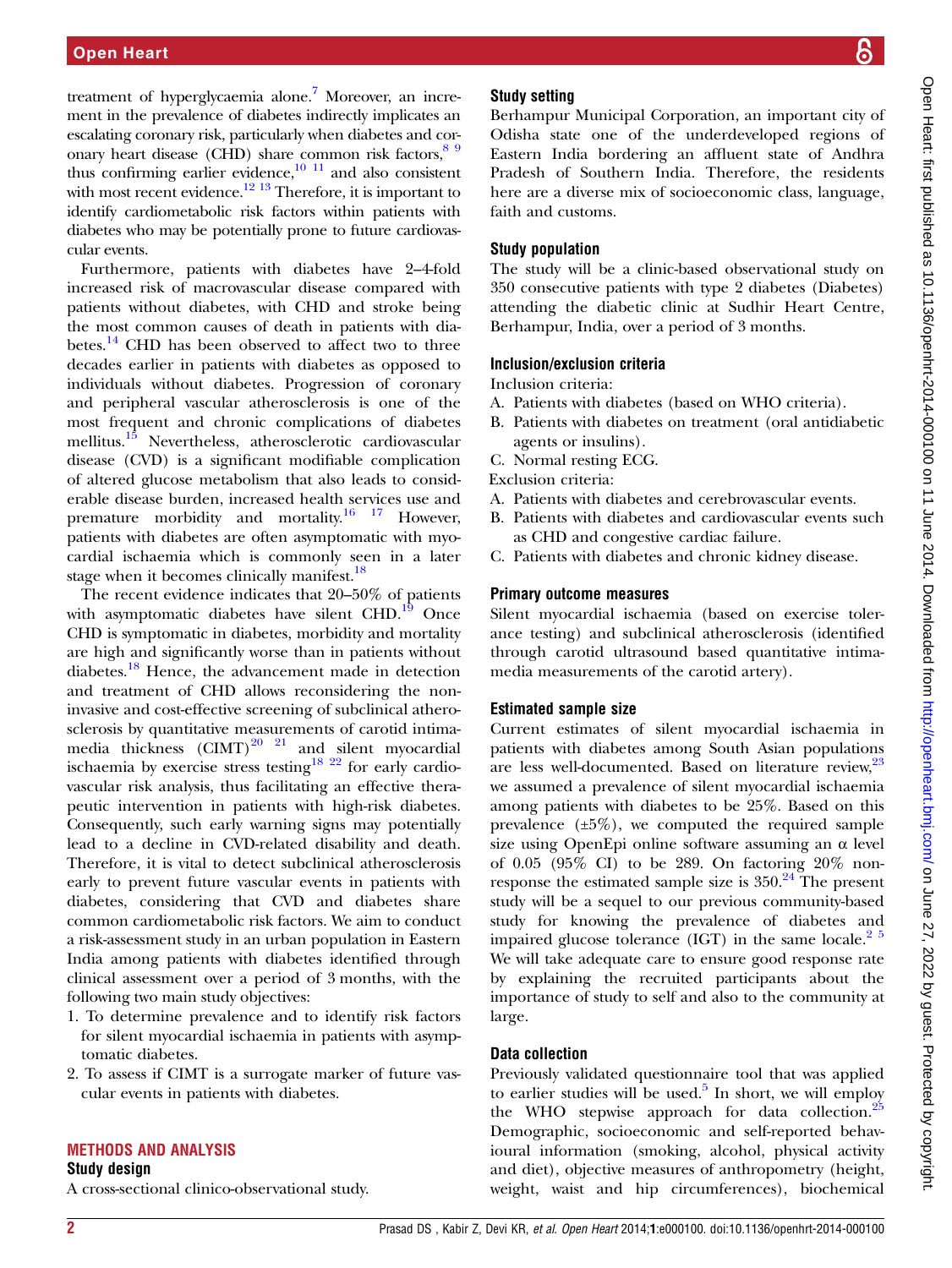(plasma glucose, glycosylated haemoglobin, total cholesterol, triglycerides, high-density lipoprotein (HDL) cholesterol (HDLC), uric acid and creatinine levels) and ECG readings will also be obtained. Health conditions will be documented based on self-reported history of diabetes, hypertension and CVD (chest pain, heart attack or stroke). Family history for all of the above conditions will be collected.

#### Blood pressure

Blood pressure will be recorded in the sitting position in both arms to the nearest 2 mm Hg using a mercury sphygmomanometer. Two readings will be taken 5 min apart, and the mean of two will be taken as the blood pressure.

#### Anthropometric measurements

Height will be measured with a tape to the nearest centimetre. All the participants will be expected to stand vertical with no shoes with their back against the wall, heels together and eyes focused forward.

Weight will be considered with a traditional spring balance that is kept on a concrete flat surface. The scale is checked every day and calibration will be carried out with 'known' weights. Participants will be asked to wear minimal clothing and weight will be recorded to the nearest 0.5 kg.

Body mass index (BMI) will be considered using the formula: observed weight divided by height squared  $(kg/m<sup>2</sup>)$ .

Waist circumference will be measured using a nonstretchable measuring tape. All the participants will be asked to stand upright in a comfortable pose with both feet together on a horizontal surface. Waist girth will be noted as the lowest horizontal girth between the costal margins and the iliac crests at least respiration.

Hip circumference will be noted as the maximum circumference at the level of the greater trochanter (the widest portion of the hip) on both sides. Measurements will be noted to the nearest centimetre.

Waist and hip ratio will be obtained by dividing the waist circumference (cm) by the hip circumference (cm).

### ECG

The suggested procedure for obtaining a resting ECG, and the technical requirements for a suitable ECG are elaborated in the reference manual for the Minnesota code, and the same will be followed for all the participants.[26](#page-4-0) ECG changes suggestive of ST segment depression (Minnesota 4–1 to 4–2) or Q wave changes (Minnesota codes  $1-1-1$  to  $1-1-7$ ) or T wave changes (Minnesota codes 5–1 to 5–3) or (Minnesota code 7-1-1) for complete left bundle branch block will be noted. $27$ 

### Tread mill test

All the patients with diabetes included in the study, will undergo an exercise tolerance testing under Bruce protocol and will be separated into two groups

according to the positive or negative test results for provocable ischaemia. Planar or down-sloping ST segment depression >1 mm is the generally dependable indicator of exercise-induced ischaemia.[28](#page-4-0)

- 1. No CHD: exercise stress test negative.
- 2. CHD: this group of patients having a positive exercise tolerance test result will be labeled as having silent ischaemia.

# Carotid ultrasound

Quantitative measurements of CIMT by carotid ultrasound using the method as advised by the American Society of Echocardiography. $21$  Intimal medial measurements of the carotid artery are acknowledged as a standard of atherosclerosis in many clinical and epidemiological studies and are extensively used.<sup>[29](#page-5-0)</sup> The standard higher limit of intimal medial thickness is put at 0.6 mm for these studies. An increment of about 0.1 mm or more is linked with an amplified risk of myocardial infarct and/or cerebrovascular disease incidence by about 2–6 times. $30$ 

### Biochemical investigations

Biochemical investigations will be conducted on a sample of blood collected from each participant with a minimum 10 h of an overnight fast. All biochemical parameters will be performed using enzymatic kits as per the following methods; plasma glucose by glucose oxidaseperoxidase method, $31$  glycosylated haemoglobin<sup>[32](#page-5-0)</sup> by ion exchange resin method, total cholesterol by cholesterol oxidase (CHOD)/phenol-aminophenazone (PAP) method, $33$  triglycerides by glycerol-3-phosphate oxidase/ PAP method $34$  and high density lipoprotein cholesterol (HDLC) by polyethylene glycol/CHOD-PAP method, $35$ low-density lipoprotein (LDL) and very LDL will be calculated using formulae of Freidewald et  $al^{36}$  37 Non-HDLC will be calculated using the formula (total cholesterol −HDLC). In addition other parameters such as uric acid<sup>[38](#page-5-0)</sup> by uricase/PAP method, urea<sup>[39](#page-5-0)</sup> by modified Berthelot method and creatinine $40$  by modified Jaffe's method will also be carried out.

### Definitions of study variables

#### Diabetes mellitus

Definition and diagnosis of diabetes mellitus and intermediate hyperglycaemia was based on the Report of a WHO/International Diabetes Federation (IDF) Consultation, Geneva.

Diabetes will be considered as those diagnosed by a physician and are on oral hypoglycaemic agents/insulin and/or those who had a fasting plasma glucose level of 126 mg/dL  $(\geq 7.0 \text{ mmol/L})$  or 2 h plasma glucose  $\geq$ 200 mg/dL (11.1 mmol/L) and IGT as fasting plasma glucose of <7.0 mmol/L (126 mg/dL) and 2 h plasma glucose of  $\geq 7.8$  and <11.1 mmol/L (140 mg/dL and  $200 \text{ mg/dL}$ .<sup>[41](#page-5-0)</sup>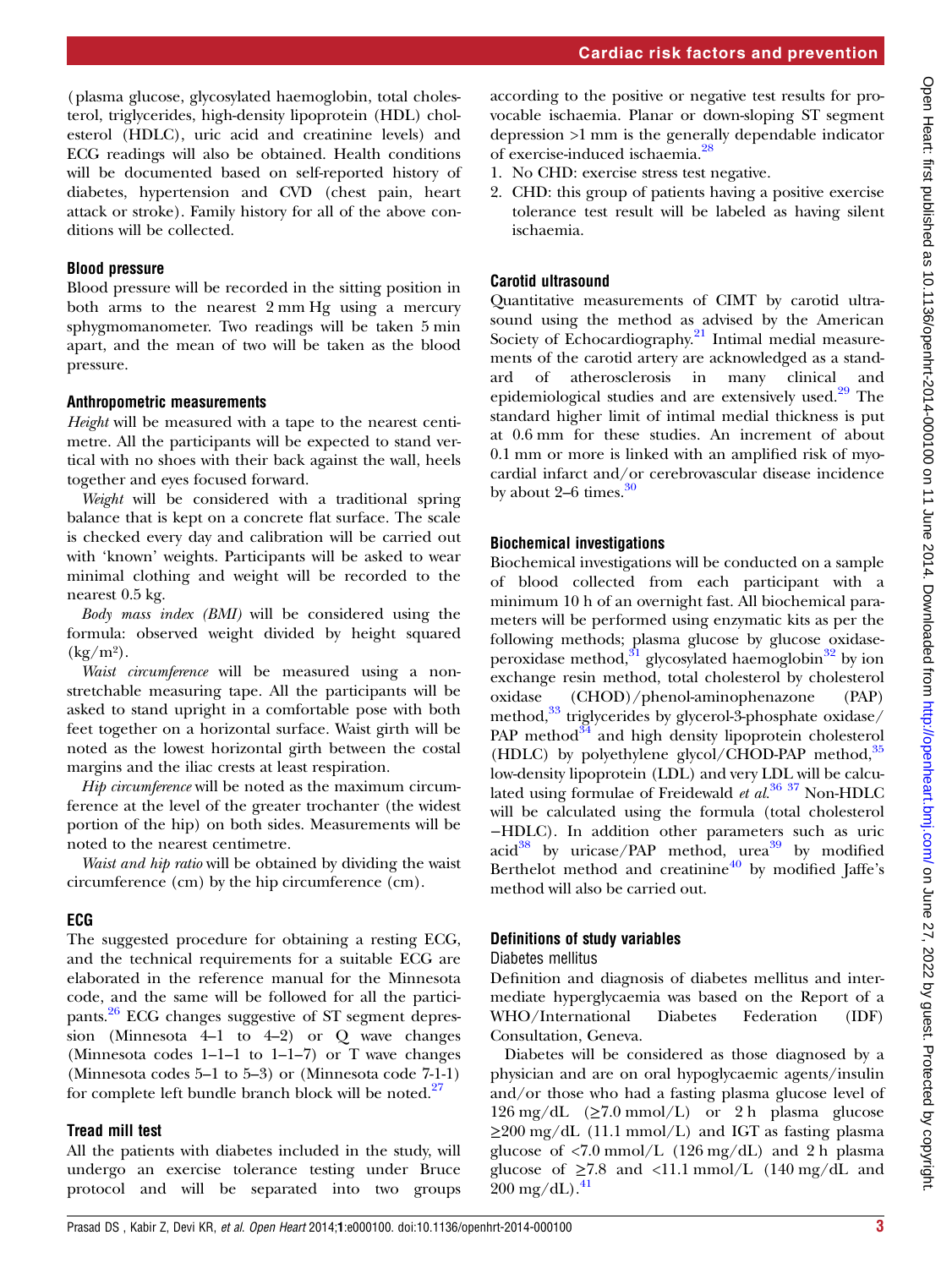# Microalbuminuria

An unusually augmented excretion rate of albumin in the urine in the range of 30–299 mg/g creatinine is consid-ered as microalbuminuria.<sup>[42](#page-5-0)</sup> It is frequently encountered and known as a cardiovascular risk indicator in diabetic populations. Microalbuminuria is supposed to be due to underlying generalised endothelial dysfunction.

# Hypertension

Hypertension: based on physician diagnosis and antihypertensive treatment or systolic blood pressure ≥140 or diastolic blood pressure  $\geq 90$  mm Hg.<sup>[43 44](#page-5-0)</sup>

# Dyslipidaemia

Dyslipidaemia: based on the Third Report of the National Cholesterol Education Program (NCEP).<sup>[45](#page-5-0)</sup> Hypercholesterolaemia: serum cholesterol >200 mg/dL; hypertriglyceridaemia: serum triglycerides >150 mg/dL; low HDLC: males  $\leq 40$  mg/dL and females  $\leq 50$  mg/dL.

# Metabolic syndrome

Diverse criteria have been put forward by several organisations for defining metabolic syndrome. $46$  We have adopted the latest definition from a Joint Interim Statement of international organisations such as International Diabetes Federation; National Heart, Lung, and Blood Institute; American Heart Association; World Heart Federation; International Atherosclerosis Society; and International Association for the Study of Obesity<sup>[47](#page-5-0)</sup> and a Consensus Statement from Association of Physicians of India.[48](#page-5-0) Presence of any three of the following five cardiometabolic risk factors is essential for the diagnosis.

- 1. Waist circumference: males  $\geq 90$  cm and females ≥80 cm.
- 2. Hypertriglyceridaemia  $\geq 150$  mg/dL (1.7 mmol/L).
- 3. Low HDLC: males <40 mg/dL (1 mmol/L) and females  $\langle 50 \text{ mg/dL} (1.3 \text{ mmol/L})$ .
- 4. Systolic blood pressure  $\geq$ 130 mm Hg and/or diastolic blood pressure ≥85 mm HG or drug treatment for hypertension.
- 5. Fasting blood sugar  $\geq 100$  mg/dL (5.6 mmol/L) or drug treatment for diabetes mellitus.

# Obesity/overweight

Obesity and overweight: based on the revised criteria specific for Asian/Pacific populations. Value of BMI  $≥23$  kg/m<sup>2</sup> used to define overweight and  $≥25$  kg/m<sup>2</sup> to define obese.<sup>[49 50](#page-5-0)</sup>

# Physical activity

Data on physical activity will be collected with questions on job-related and leisure time activities and exercise such as mode of transport to place of work, nature of work, number of days and type of exercise per week. $51$ 

# Fruit/vegetable intake

Consumption of fruit and vegetable will be ascertained. Intake of <5 servings a day will be considered as inadequate fruit intake.<sup>5</sup>

# Socioeconomic status

Socioeconomic status of an individual will be based on educational status, occupation and per capita income.<sup>[53](#page-5-0)</sup>

# Smoking

Data on smoking status of individual participants will be collected to categorise them as current, former and never a smoker.<sup>[5](#page-4-0)</sup> Users of all types of tobacco products (combustible and non-combustible) who smoked every day or some days in the past 1 month will be considered a current smoker; those who have smoked less than 100 cigarettes/combustible products in their lifetime will be considered a non-smoker; a former smoker is one who did not smoke at the time of the interview and has stopped smoking more than a month ago.

# Analysis

All statistical analysis will be carried out using SPSS software. All continuous variables (including CIMT) will be reported as means±SD. The prevalence rates of various cardiovascular risk factors in patients with diabetes will be given in percentages. The mean values and frequencies of various risk factors (variables) will be studied in the group as a whole and individually in the two subgroups, namely those with silent CHD and those without CHD employing Students t test (for continuous variables) and Pearson's chi-squared test  $(\chi^2)$  for categorical variables. Significant predictors of silent CHD will also be estimated applying backward elimination of multivariate logistic regression. Next, within the patients with silent CHD, two risk groups (namely, high and low) based on known cardiometabolic risk factors will be compared and contrasted employing multivariate logistic regression analyses. Finally, mean difference and 1-SD difference in CIMT readings will be estimated to predict subclinical atherosclerosis in patients with diabetes employing multivariate logistic regression techniques simultaneously adjusting for potential confounders. Statistically significance will be assumed at p<0.05.

# Clinical and public health implications of the study

This proposed study has important clinical and public health implications considering that diabetes is fast emerging as an epidemic in low-income and middle-income nations. First, a baseline risk pattern of patients with diabetes who may be at risk of developing macrovascular events in the future can be identified and documented. Second, the unique nature of the study population is an important piece of information, thus complementing the existing body of evidence. Third, the study findings will be a better clinical management tool for identifying 'at risk' patients. Fourth, the study findings can be reproducible in different population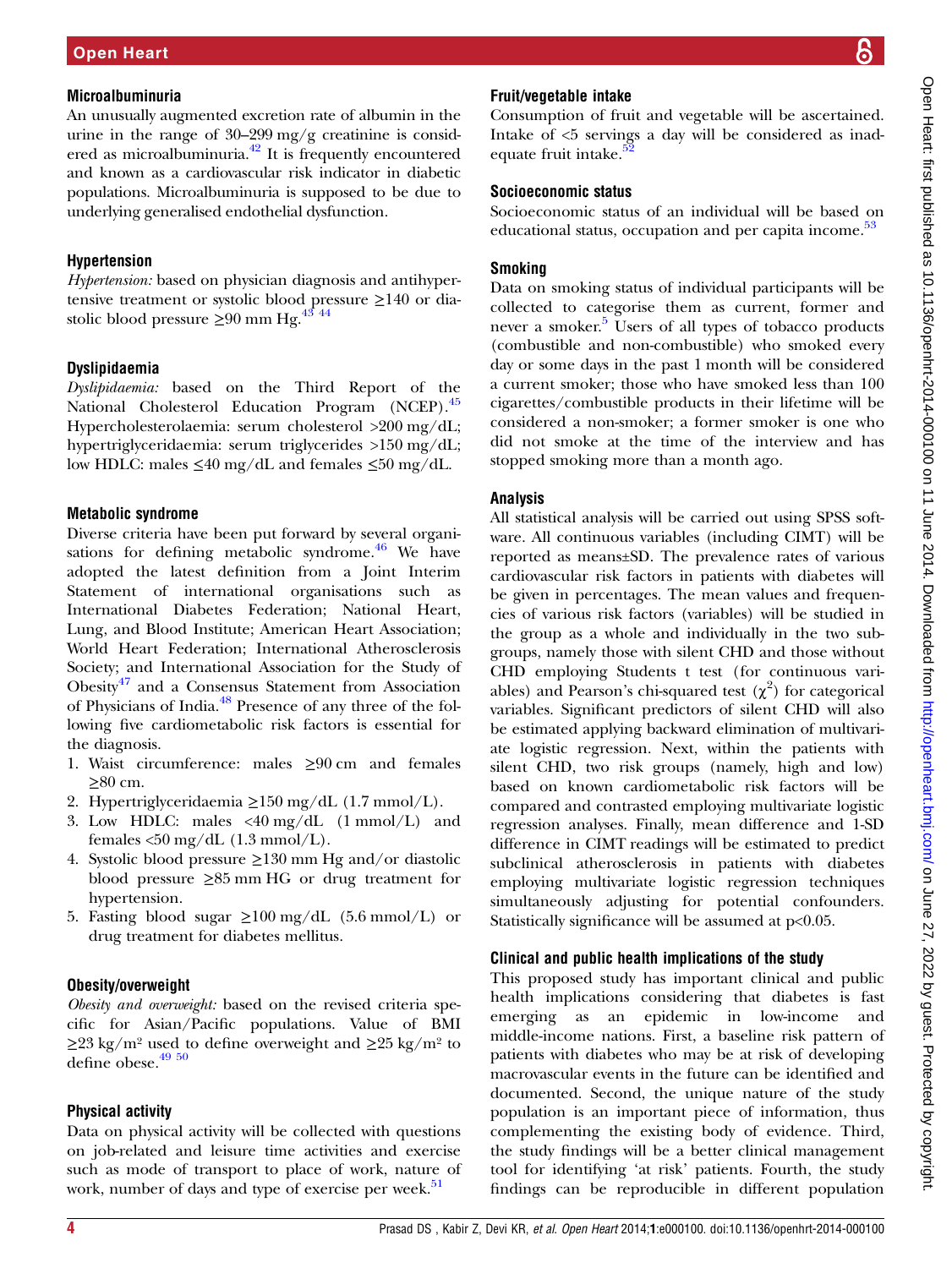<span id="page-4-0"></span>settings for consistency. Future research must include a comprehensive analysis of patients with diabetes who may be at risk of developing vascular events in the future through longitudinal follow-up studies.

# Strengths and limitations of the study

The main limitation of the present study is its crosssectional nature, thus precluding us from inferring a causal relationship. Residual confounding because of unknown and unmeasured confounder will be a methodological issue in this study. Other study limitations such as recall and measurement biases will be minimised through the administration of previously validated questionnaire tools, trained interviewers and with the help of calibrated diagnostic and anthropometric tools based on well-defined measurement criteria. However, the main strength of this study is the uniqueness of the study population and the diverse data collection ranging from sociodemographic, dietary, anthropometric to biochemical and clinical measurements.

# Ethics and dissemination

The study will be in agreement with the Indian Council of Medical Research guidelines on bioethics.<sup>[54](#page-5-0)</sup> The study proposal was approved by the institutional review board of Kalinga Institute of Medical Sciences, Bhubaneshwar, India.

A written informed consent will be obtained from all participants prior to the study. All observations will be presented at regional, national and global fora and published in peer-reviewed journals. All upcoming publications will pursue the Strengthening the Reporting of Observational Studies in Epidemiology (STROBE) criteria.[55](#page-5-0) Patients and policymakers will be informed of results through presentations and reports (technical and non-technical). It is our hope that these findings will inform clinical and public health service development in a resource scarce healthcare setting.

Contributors DSP and KRD conceived and designed the study and wrote the protocol. ZK refined the study design and revised the protocol. AKD and BCD reviewed the literature and finalised the protocol. All the authors read and approved the final version of the protocol.

#### Competing interests None.

Patient consent Obtained.

Ethics approval Institutional review board of Kalinga Institute of Medical Sciences, Bhubaneshwar, India.

Provenance and peer review Not commissioned; externally peer reviewed.

Data sharing statement No additional data are available.

**Open Access** This is an Open Access article distributed in accordance with the Creative Commons Attribution Non Commercial (CC BY-NC 3.0) license, which permits others to distribute, remix, adapt, build upon this work noncommercially, and license their derivative works on different terms, provided the original work is properly cited and the use is non-commercial. See: [http://](http://creativecommons.org/licenses/by-nc/3.0/) [creativecommons.org/licenses/by-nc/3.0/](http://creativecommons.org/licenses/by-nc/3.0/)

#### **REFERENCES**

- 1. IDF. Diabetes atlas. 6th edn. Brussels: International Diabetes Federation, 2013.
- 2. Prasad DS, Kabir Z, Dash AK, et al. Prevalence and risk factors for diabetes and impaired glucose tolerance in Asian Indians: a community survey from urban Eastern India. Diabetes Metab Syndr 2012;6:96–101.
- 3. Mohan V. Why are Indians more prone to Diabetes? J Assoc Physicians India 2004;52:468–74.
- Hoskote SS, Joshi SR. Are Indians destined to be Diabetic? J Assoc Physicians India 2008;56:225–6.
- 5. Prasad DS, Kabir Z, Dash AK, et al. Coronary risk factors in South Asians: a prevalence study in an urban populace of Eastern India. CVD Prev Control 2010;5:125–32.
- 6. Gupta M, Brister S. Is South Asian ethnicity an independent cardiovascular risk factor? Can J Cardiol 2006;22:193–7.
- 7. Yki-Jarvinen H. Management of type 2 diabetes mellitus and cardiovascular risk: lessons from intervention trials. Drugs 2000;60:975–83.
- 8. Kannel WB. Metabolic risk factors for coronary heart disease in women: perspective from the Framingham Study. Am Heart J 1987;114:413–19.
- 9. Haffner SM, Lehto S, Ronnemaa T, et al. Mortality from coronary heart disease in subjects with type 2 diabetes and in nondiabetic subjects with and without prior myocardial infarction. N Engl J Med 1998;339:229–34.
- 10. Bradley RF, Bryfolge JW. Survival of diabetic patients after myocardial infarction. Am J Med 1956;20:207–16.
- 11. Jarret RJ. Type 2(non insulin dependant) diabetes mellitus and coronary heart disease: chicken, egg or neither? Diabetologia 1984;26:99–102.
- 12. Pradeepa R, Nazir A, Mohan V. Type 2 diabetes and cardiovascular diseases: do they share a common soil? The Asian Indian experience. Heart Asia 2012;4:69–76.
- 13. Pasterkamp G. Methods of accelerated atherosclerosis in diabetic patients. Heart 2013;99:743–9.
- 14. Viberti G. The need for tighter control of cardiovascular risk factors in diabetic patients. J Hypertens Suppl 2003;21:S3-6.
- 15. Sukhija R, Dhanwal D, Gambhir DS, et al. Silent myocardial ischaemia in patients with type II diabetes mellitus and its relation with autonomic dysfunction. Indian Heart J 2000;52:540-6.
- 16. Eckel RH, Kahn R, Robertson RM, et al. Preventing cardiovascular disease and diabetes: a call to action from the American Diabetes Association and the American Heart Association. Circulation 2006;113:2943–6.
- 17. Ryden L, Mellbin L. Glucose perturbations and cardiovascular risk: challenges and opportunities. Diab Vasc Dis Res 2012;9:170–6.
- 18. Wackers FJT, Young LH, Inzucchi SE, et al. Detection of silent myocardial ischemia in asymptomatic diabetic subjects: the DIAD study. Diabetes Care 2004;27:1954–61.
- 19. Di Carli MF, Hachamovitch R. Should we screen for occult coronary artery disease among asymptomatic patients with diabetes? J Am Coll Cardiol 2005;45:50–3.
- 20. O' Leary DH, Bots ML. Imaging of atherosclerosis: carotid intima-media thickness. Eur Heart J 2010;31:1682–9.
- 21. Stein JH, Korcarz CE, Hurst RT, et al. Use of carotid ultrasound to identify subclinical vascular disease and evaluate cardiovascular disease risk: a Consensus Statement from the American Society of Echocardiography Carotid Intima-Media Thickness Task Force. Endorsed by the Society for Vascular Medicine. J Am Soc Echocardiogr 2008;21:93–111.
- 22. Barthelemy O, Le Feuvre C, Timsit J. Silent myocardial ischemia screening in patients with diabetes mellitus. Arq Bras Endocrinol Metab 2007;51:285–93.
- 23. Valensi P, Lorgis L, Cottin Y. Prevalence, incidence, predictive factors and prognosis of silent myocardial infarction: a review of the literature. Arch Cardiovasc Dis 2011;104:178–88.
- 24. Lemeshow S, Hosmer DW, Klar J, et al. Adequacy of sample size in health studies. John Wiley and Sons, 1990.
- 25. Bonita R, De Courten M, Dwyer T, et al. Surveillance of risk factors for non communicable disease: the WHO STEPwise approach. Summary. Geneva: World Health Organisation, 2001.
- 26. Prineas RJ, Crow RS, Blackburn H. The Minnesota code manual of electrocardiographic findings: standards and procedures for measurement and classification. Littleton, MA: Wright-PSG, 1982.
- 27. Macfarlane PW. Minnesota coding and the prevalence of ECG abnormalities. Heart 2000;84:582–84.
- 28. Jonathan H, Adam T. Exercise tolerance testing. BMJ 2002;324:1084–7.